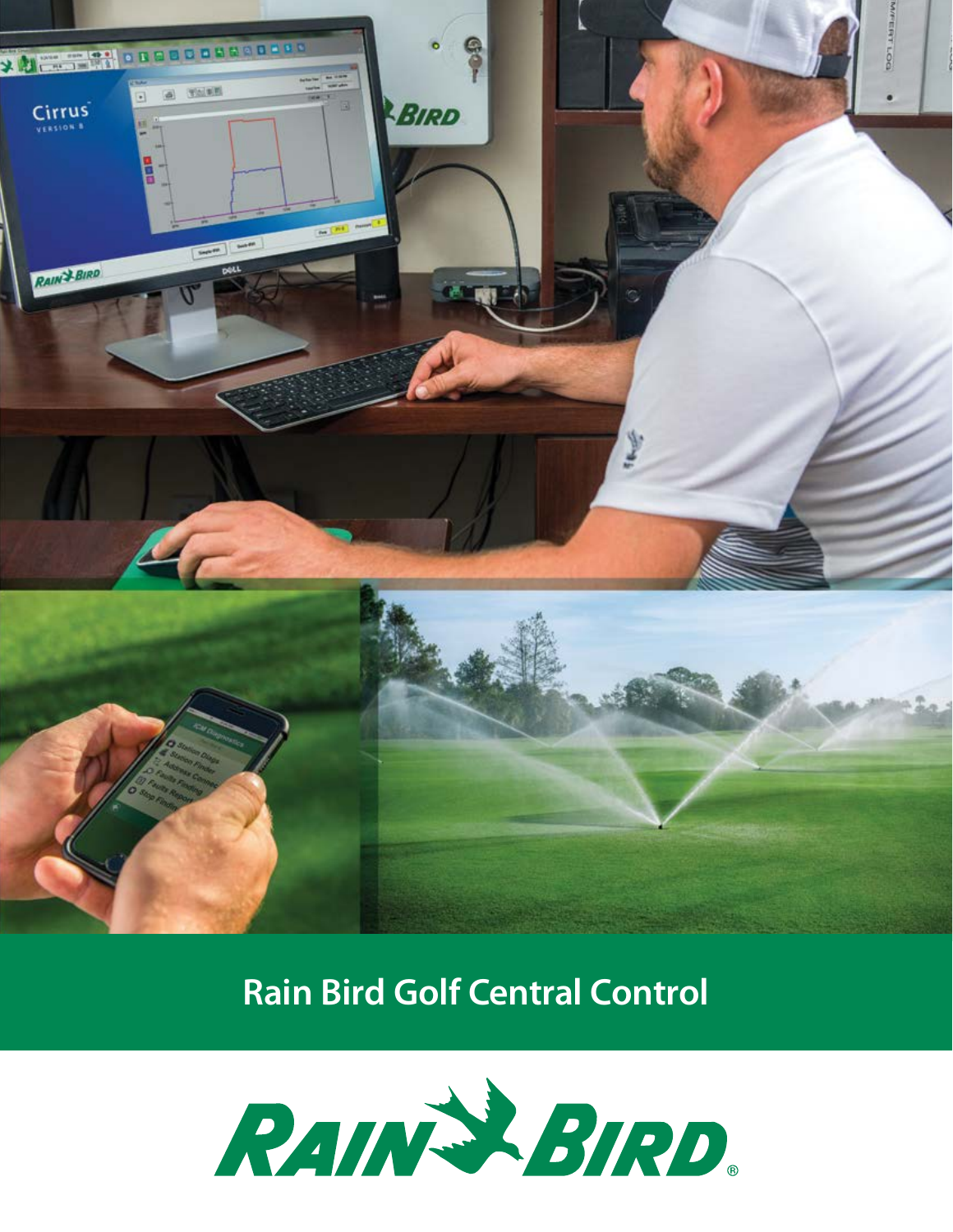## The Right Level of Control—Right Now.

All Rain Bird golf products are designed to make it easier for you to maintain exceptional playing conditions throughout your entire course—and it all starts with your central control. Choose a Rain Bird® Central Control System to intelligently manage your irrigation, and you'll enjoy three critical benefits that other manufacturers don't offer:



Every Rain Bird golf irrigation product is engineered with timeless compatibility in mind, meaning your central control will work with any existing Rain Bird product you've already installed, as well as future Rain Bird technologies.



Only Rain Bird Central Control Systems offer continuous two-way communication throughout your system. By receiving data and making instant adjustments when needed, it protects your course from damage if a major issue ever occurs.



Intuitive Rain Bird Central Control Systems make it easier to put advanced data and leading-edge technology to work for your course, from a guided startup with our QuickStart™ program to quick and easy program building through QuickIRR™ programming.



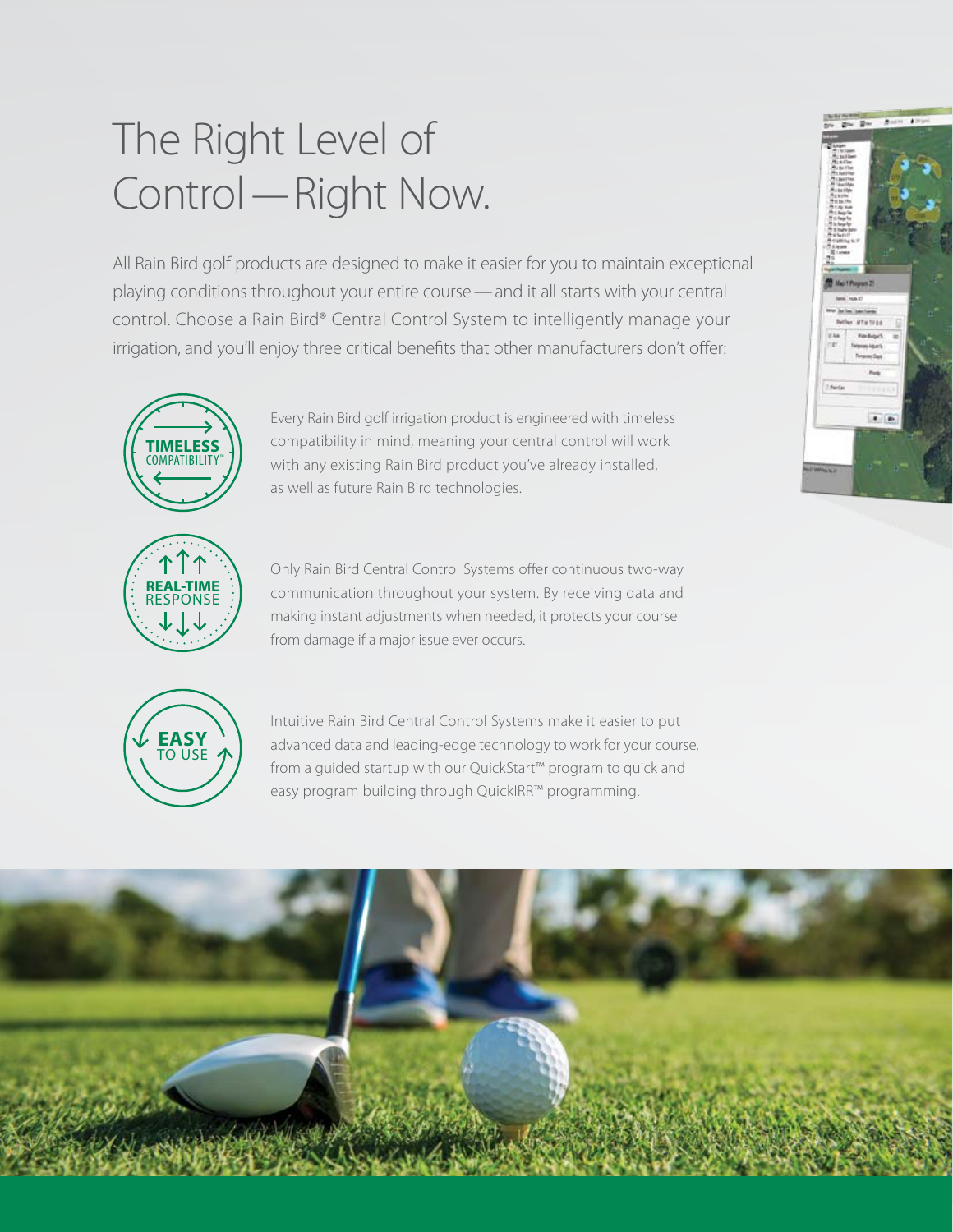

### **Options to Fit Any Course.**

With over 80 years of experience in the golf industry, we know that no two courses are the same. We offer flexible central control options that are compatible with any field control requirements, and work with you to find the solution that best fits your unique challenge.

### Central Control

- Cirrus™
- Nimbus™ II
- Stratus™ II
- StratusLT™
- 

### Compatible Field Control

- Radio Communication
- Satellites
- Decoders
- IC System™
- MI Series™ Mobile Controller
- The FREEDOM System™
- Integrated Sensor System™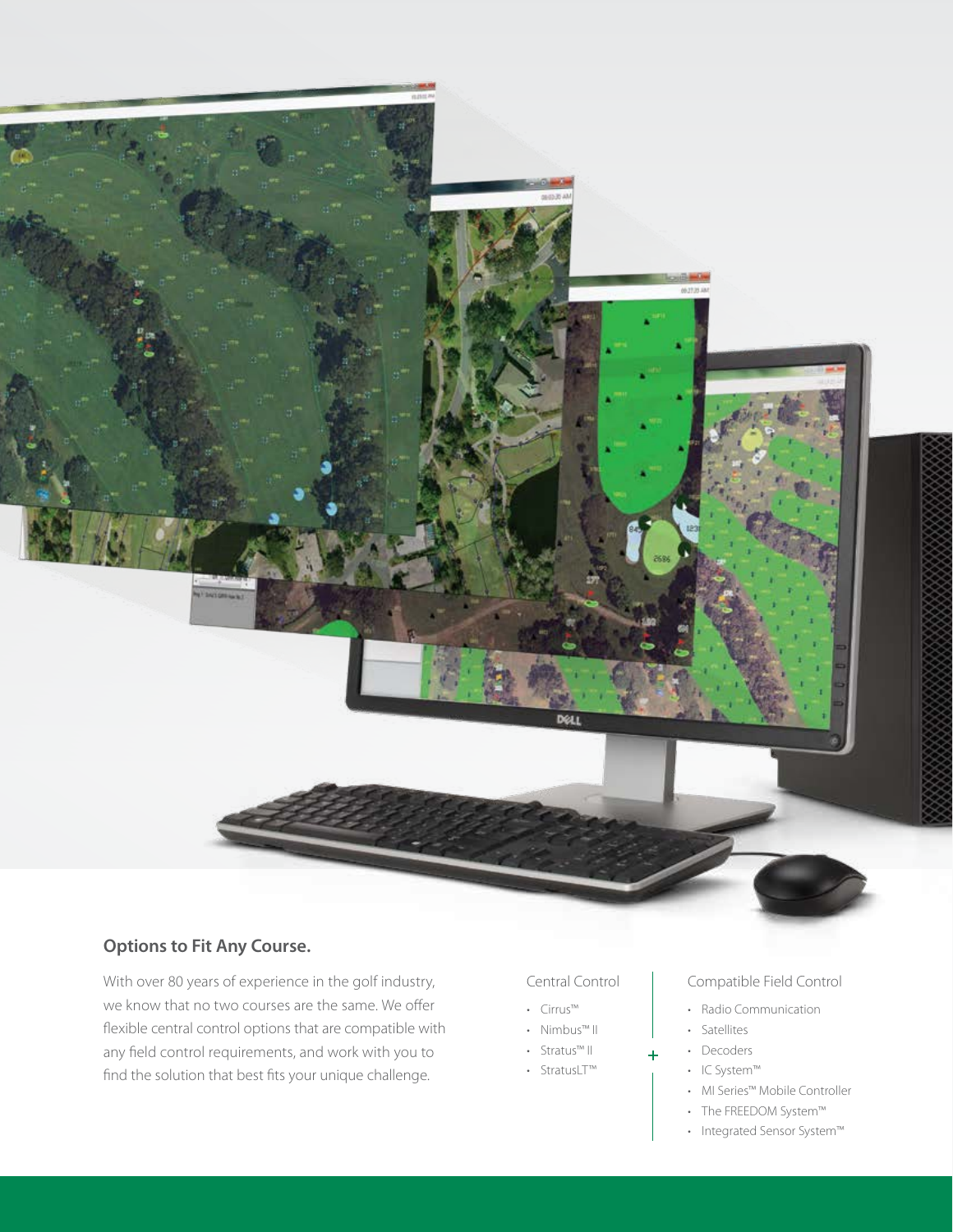

As our most advanced central control product, Cirrus serves as the brains for many of golf's most sophisticated irrigation systems. By combining computer-aided design with GPS geo-referenced images and state-of-the-art ET-based scheduling, it delivers all the most innovative features that highly-demanding courses expect.

"Rain Bird Central Control is very simple and easy to navigate, all while giving you the ability to micromanage water and create intricate new programs on the fly."

> Ryan Tuxhorn Golf Course Superintendent Somerset Hills Country Club

### **Standard Features**

- **Hybrid Communication (Up to 12 interfaces)**  Use any combination of field hardware to control irrigation specific to your course requirements.
- **RainWatch™** Active rainfall monitoring and automatic user-defined irrigation responses dynamically deliver exact application rates and reduce water use—all during an irrigation cycle.
- **SmartPump™** 24/7 pump station monitoring allows you to automatically modify irrigation demand based on your actual pump data, increasing your pump station efficiency and protecting your entire hydraulic system.
- **Flo-Manager®**  With real-time flow management, Flo-Manager delivers maximum watering flexibility, reducing wear on your pump station and minimizing your water window.
- **Temporary Station, Schedule and Program Adjust** Fine-tuned adjustments can be made on individual stations, programs and schedules to resolve temporary irrigation needs.
- **Quick IRR™ and Simple IRR™** Intuitive programming makes building irrigation programs simple and quick.
- **Smart Weather™** Automatically adjust your system based on real-time weather events and daily evapotranspiration (ET) measurements for precision irrigation and less waste.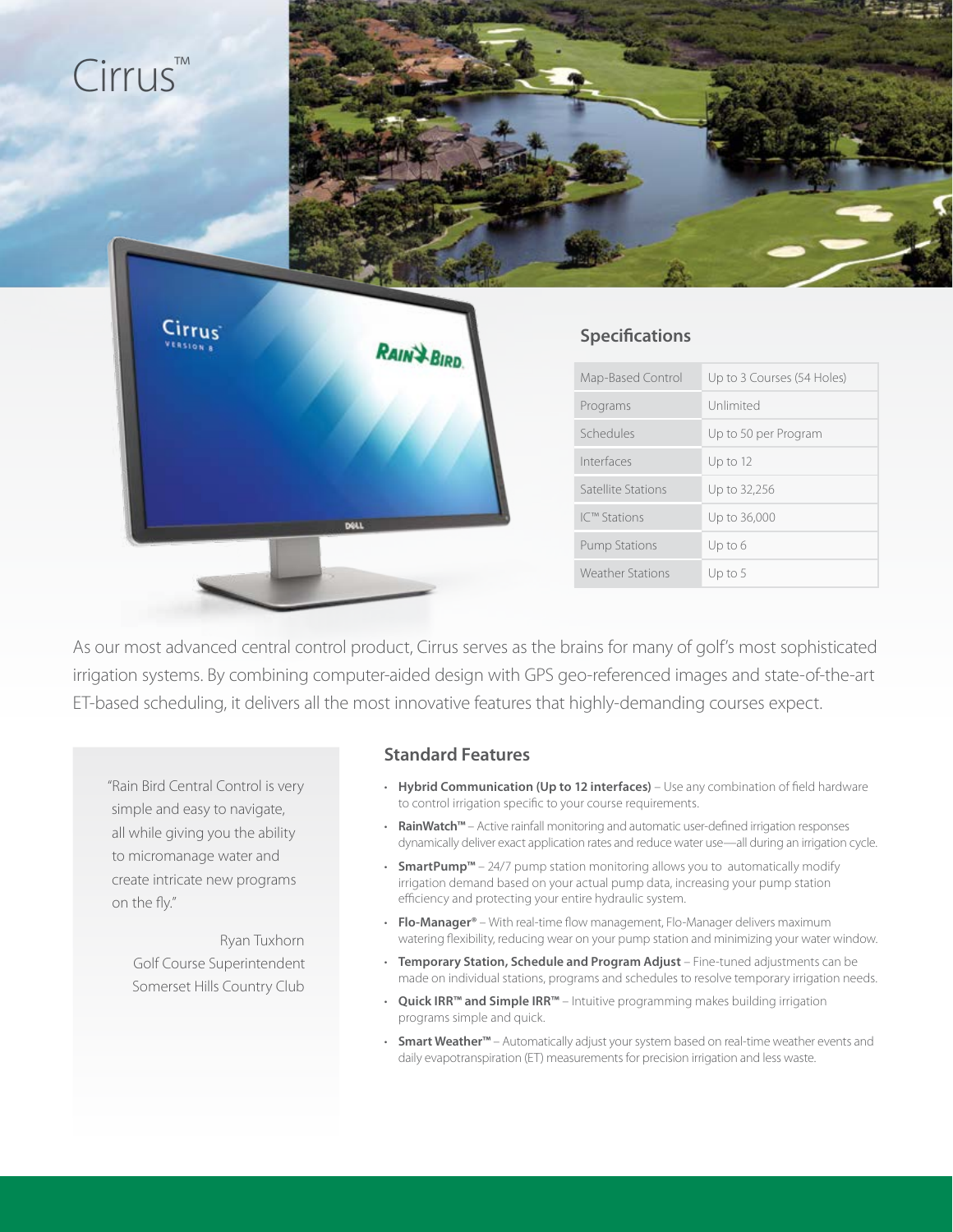# Nimbus™ II

### **Specifications**

| Map-Based Control       | Up to 3 Courses (54 Holes) |
|-------------------------|----------------------------|
| Programs                | Unlimited                  |
| Schedules               | Up to 50 per Program       |
| Interfaces              | Up to $8$                  |
| Satellite Stations      | Up to 21,504               |
| IC™ Stations            | Up to 24,000               |
| <b>Pump Stations</b>    | Up to 6                    |
| <b>Weather Stations</b> | Up to $5$                  |



Combining advanced features with simple administration, Nimbus II is a good choice for courses that want to save time and effort while maintaining premier playing conditions. ET-based scheduling and advanced flow management ensure users get the most from every drop of water.

### **Standard Features**

- **Hybrid Communication (Up to 8 interfaces)**  Use any combination of field hardware to control irrigation specific to your course requirements.
- **RainWatch™** Active rainfall monitoring and automatic user-defined irrigation responses dynamically deliver exact application rates and reduce water use—all during an irrigation cycle.
- **Flo-Manager®** With real-time flow management, Flo-Manager delivers maximum watering flexibility, reducing wear on your pump station and minimizing your water window.
- **Temporary Station, Schedule and Program Adjust** Fine-tuned adjustments can be made on individual stations, programs and schedules to resolve temporary irrigation needs.
- **Quick IRR™ and Simple IRR™** Intuitive programming makes building irrigation programs simple and quick.
- **Smart Weather™** Automatically adjust your system based on real-time weather events and daily evapotranspiration (ET) measurements for precision irrigation and less waste.

**Upgrade Option**

**SmartPump™** – 24/7 pump station monitoring allows you to automatically modify irrigation demand based on your actual pump data, increasing your pump station efficiency and protecting your entire hydraulic system.

"The flexibility in Rain Bird Central Control allows us to easily adjust watering on each station according to daily needs. When I need it for new sod or dry spots, I can quickly create a program to water any combination of stations throughout the course."

> Mark Hopkins Assistant Superintendent Club Laval-sur-le-Lac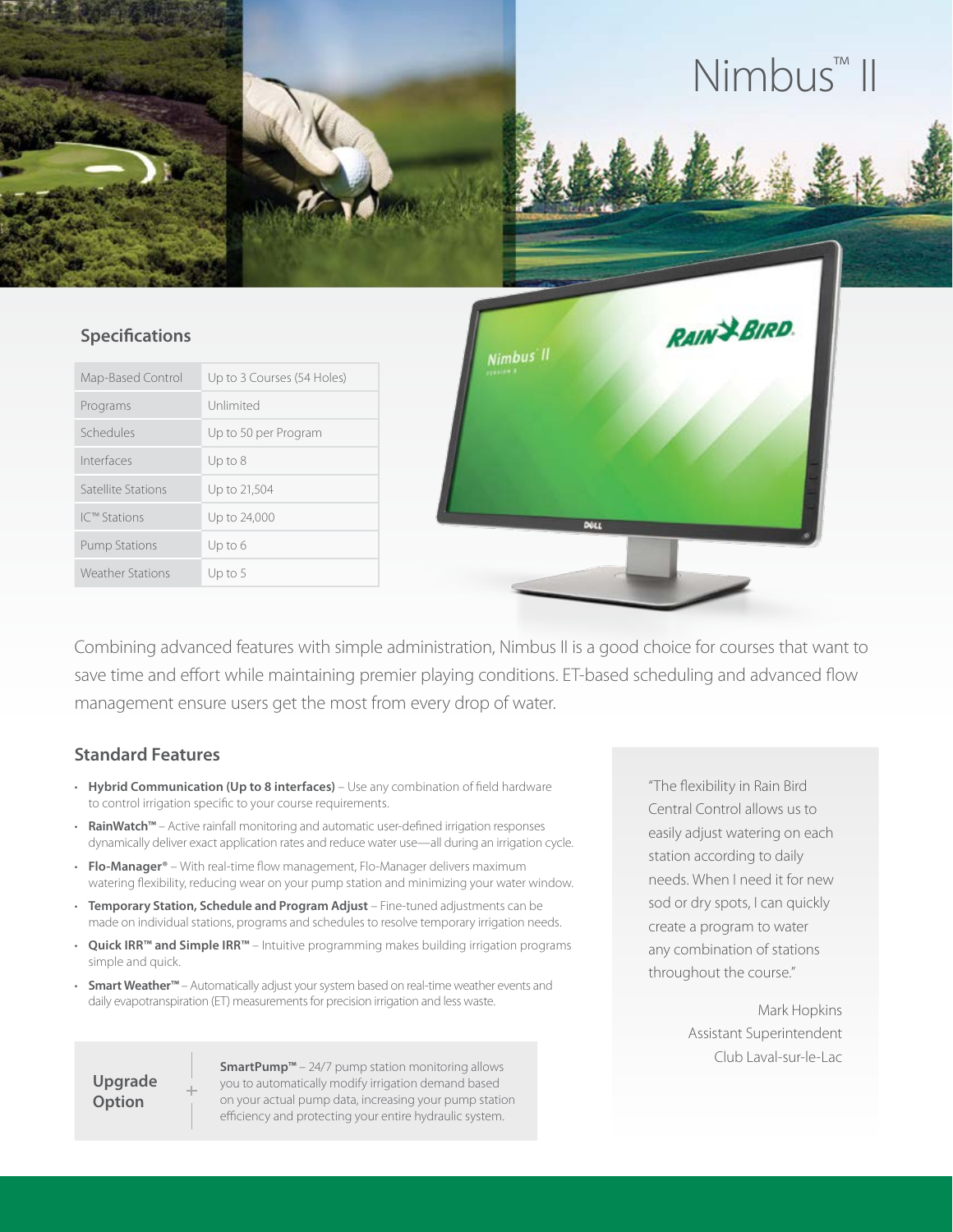

The Stratus platform is an excellent choice for simple time- or ET-based scheduling. With Stratus, you can start with the basics any course needs to efficiently maintain lush conditions on any course, or upgrade to advanced features if you want more sophisticated irrigation management.

### **Standard Features**

- **Hybrid Communication (Up to 2 interfaces with Stratus II)** – Combine two different field interfaces for added flexibility when controlling irrigation specific to your course requirements.
- **RainWatch™** Active rainfall monitoring and automatic user-defined irrigation responses dynamically deliver exact application rates and reduce water use—all during an irrigation cycle.
- **Flo-Manager®** With real-time flow management, Flo-Manager delivers maximum watering flexibility, reducing wear on your pump station and minimizing your water window.
- **Temporary Station, Schedule and Program Adjust** Fine-tuned adjustments can be made on individual stations, programs and schedules to resolve temporary irrigation needs.
- **Quick IRR™ and Simple IRR™** Intuitive programming makes building irrigation programs simple and quick.
- **Smart Weather™** *(Stratus II only)* Automatically adjust your system based on real-time weather events and daily evapotranspiration (ET) measurements for precision irrigation and less waste.

| <b>Specifications</b>   | <b>Stratus II</b>          | <b>StratusLT</b>     |
|-------------------------|----------------------------|----------------------|
| Map-Based Control       | Up to 2 Courses (27 Holes) | Up to 18 Holes       |
| Programs                | 500                        | 250                  |
| Schedules               | Up to 25 per Program       | Up to 25 per Program |
| Interfaces              | Up to $2$                  |                      |
| Satellite Stations      | Up to 5,376                | Up to 672            |
| IC™ Stations            | Up to 6,000                | Up to 750            |
| <b>Pump Stations</b>    | Up to 6                    | Up to 2              |
| <b>Weather Stations</b> |                            | 1 (WS-PRO LT only)   |

**Upgrade Options**

**SmartPump™** – 24/7 pump station monitoring allows you to automatically modify irrigation demand based on your actual pump data, increasing your pump station efficiency and protecting your entire hydraulic system.

**Additional Wire Groups** – (*Stratus II only)*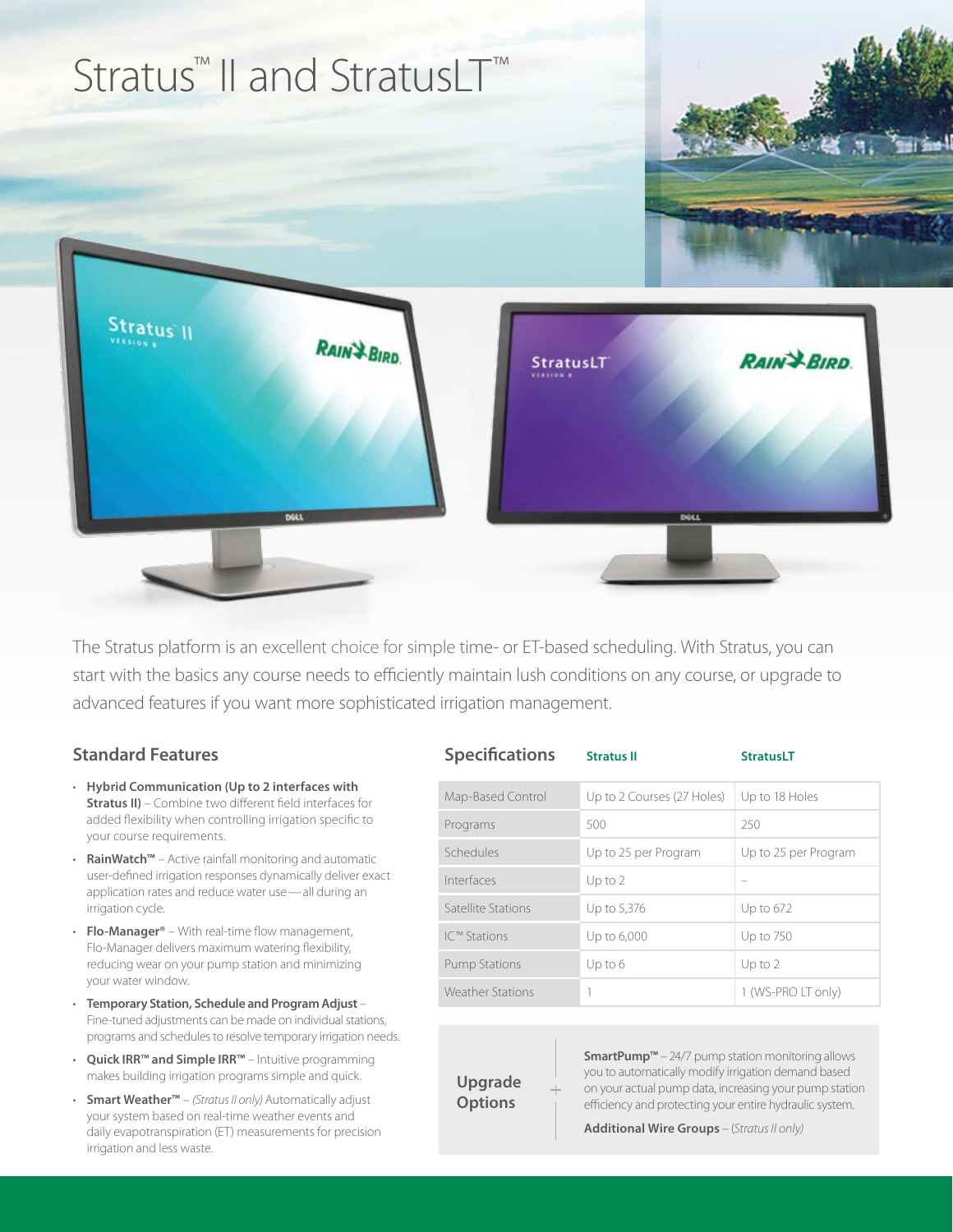

\*With additional ICS(s) \*\*Possible with Hybrid Module and additional MIM™(s) †Possible with Hybrid Module and additional Wire Groups Module(s) ‡Possible with Hybrid Module and additional ICI(s) ∆Possible with Hybrid Module and additional LDI(s) ◊Possible using a LDI instead of Standard SDI.